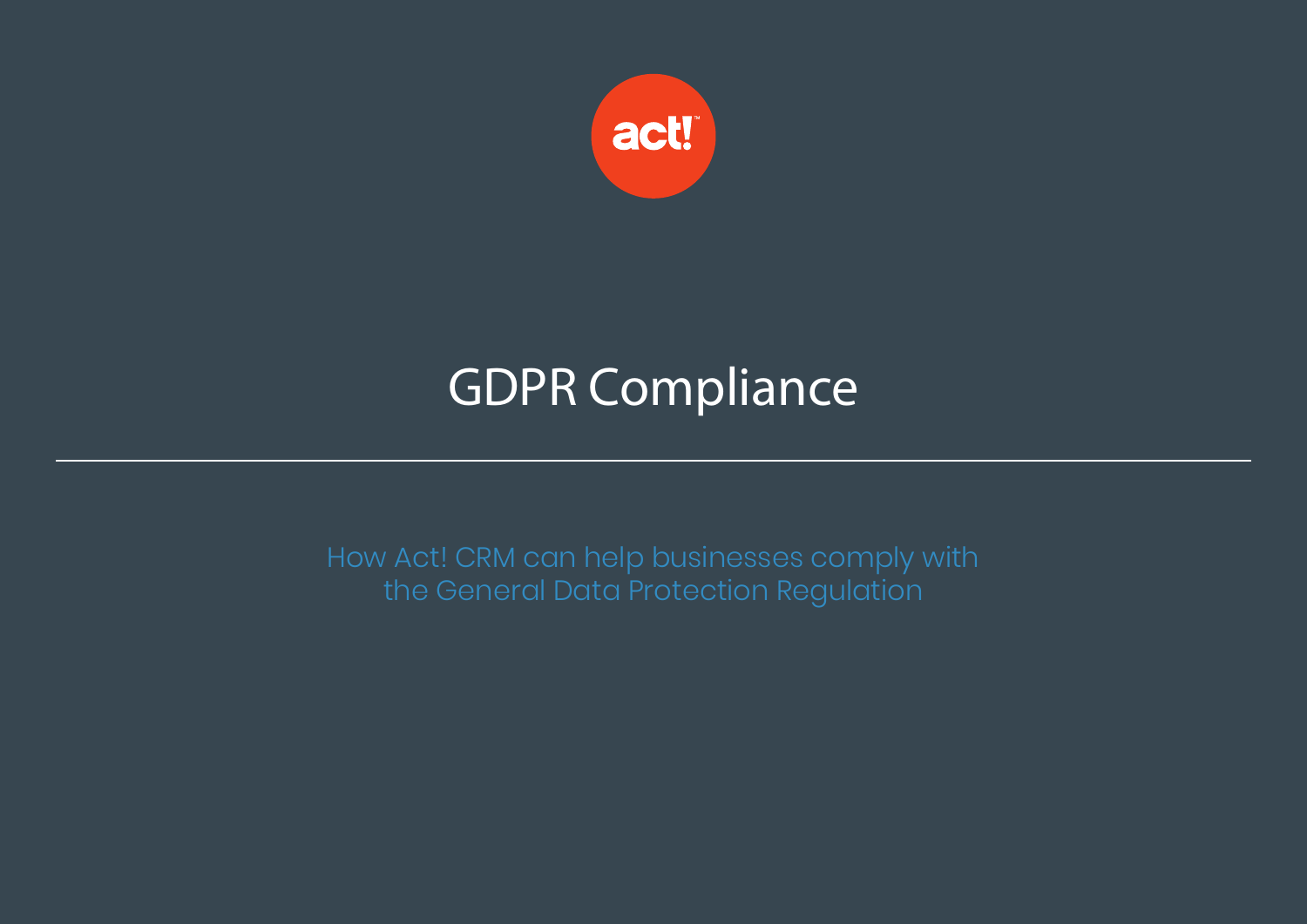

## What is the GDPR?

The General Protection Data Regulation (GDPR) applies to the use and storage of personal information of European citizens and goes into effect on May 25, 2018. All organizations world-wide need to be in compliance if they do business with European customers. This document explains how Act! can help ensure your organization is in compliance.

The GDPR comes into effect on May 25, 2018, and replaces the previous UK Data Protection Act (DPA), established in 1998. The GDPR will ensure that all companies that use personal information of European residents only do so in accordance with the privacy and other standards set out in the GDPR. Some of the original regulatory concepts and principles of DPA, such as the definition of personal information, have only slightly been changed or enhanced by the GDPR. However, GDPR introduces new regulations and requirements, including stronger personal rights, like being able to stop automated processing, and stronger accountability principles.

### GDPR and Act! CRM

Organizations that are upfront in their GDPR compliace with European customers are likely to gain trust and have an advantage over competitors. Conversely, failure to comply with GDPR can lead to monetary fines and loss of reputation. Therefore, it is important that companies have an ongoing approach to reviewing and updating their business processes and policies, to become and remain GDPR compliant.

As a highly flexible and customizable solution, Act! CRM offers a wide variety of features that can help users to manage their data processes, privacy, and security effectively. It can be an extremely valuable tool to help with GDPR compliance if correctly used and adopted within your business, as part of a wider GDPR compliance project. This document should help you understand some of the key areas of GDPR, and provide information about how using Act! CRM can help with compliance.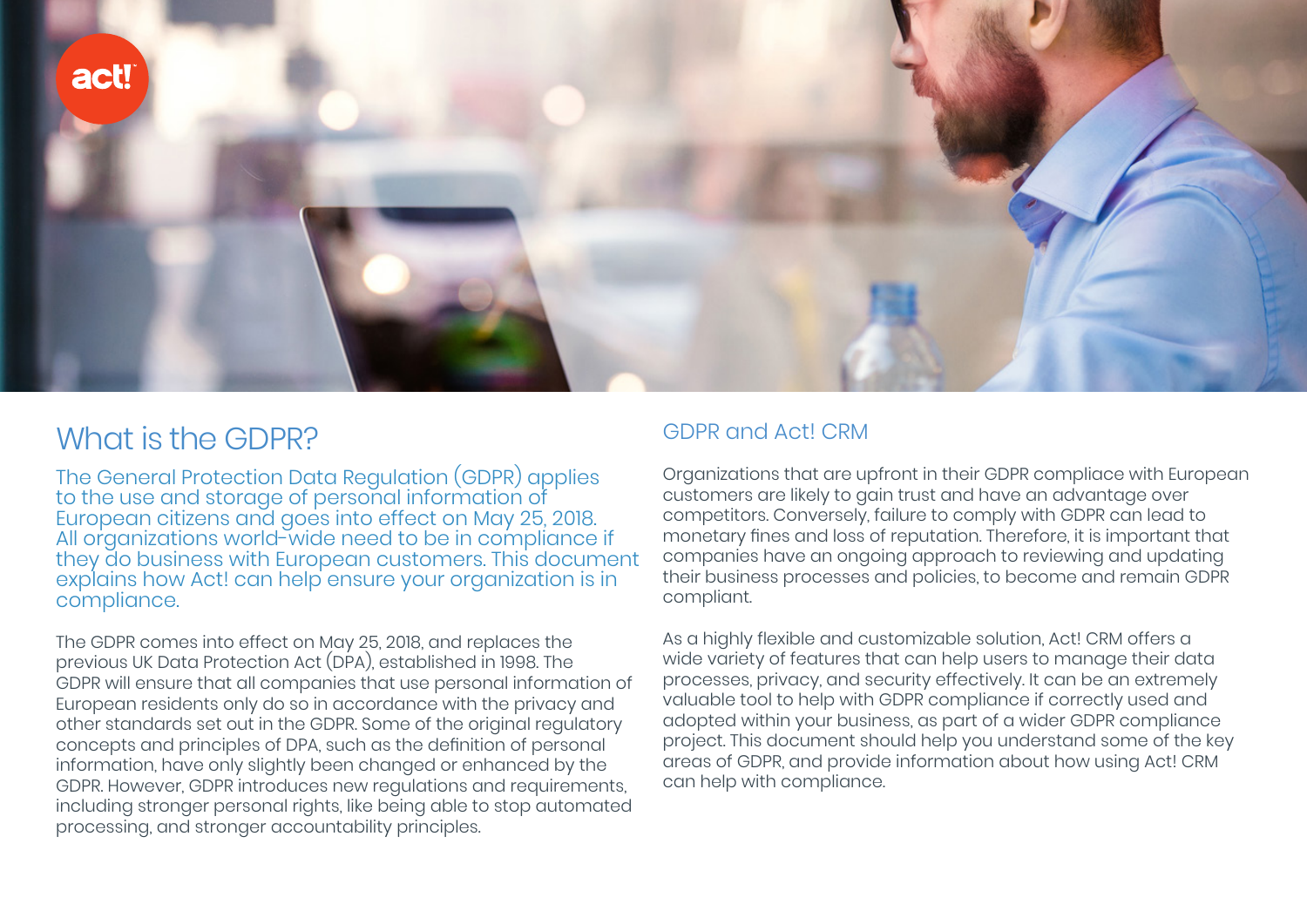## Table of Contents

9 areas where Act! CRM can help with GDPR:

|  | 6. Individual Rights                        |      |
|--|---------------------------------------------|------|
|  | 7. Accountability and governance            | - 13 |
|  | 8. Appointing a Data Protection Officer  15 |      |
|  |                                             | -lb  |

Disclaimer: The information contained in this guide is not legal advice, and does not cover all of the ways in which GDPR can impact your business. We recommend working with a legal specialist to help you fully assess your business requirements for GDPR, and ensure compliance. References to features relate to Act! Premium and Premium Plus version 20.1.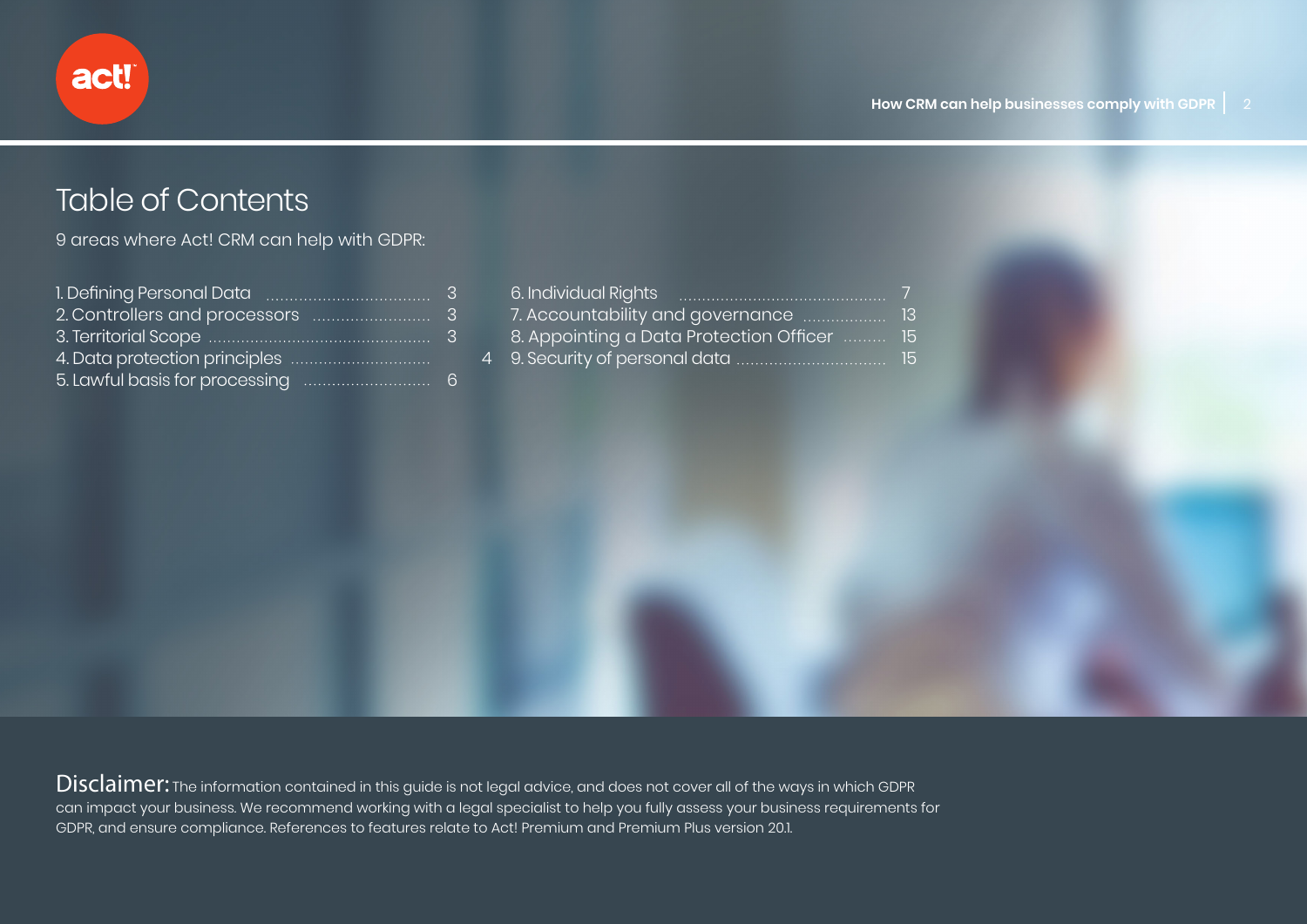

## 1. Defining Personal Data

Personal data is any data which can be used by itself, or combined with other data, to identify an individual. Under GDPR, the term 'personal data' is defined more widely than it was under the DPA – and takes into account a wide range of things that could identify a person, such as unique identification names/numbers, IP addresses, online behavioral data and location data.

Much of the information about individuals (as opposed to companies and similar organizations) that you record in the CRM system is likely to be considered "personal data" under GDPR. Hence, it's of paramount importance that you ensure that data creation, storing, management, and use is done in a compliant manner. It's not only important to keep the data secure, but you also have to make sure that it is only kept for as long as it is needed.

## 2. Controllers and processors

An organization that determines how and for what purposes personal data is processed is called a 'controller'. A processor processes personal data on behalf of a controller. The GDPR places legal obligations on controllers. Processors also have obligations, for example to keep records of processing that has taken place.

## 3. Territorial Scope

The GDPR applies to all organizations established in the EU, as well as organizations processing personal data of EU citizens, even if the organization is outside the EU.

By recording an individual's country of residence in Act!, you can quickly identify records which have rights under the GDPR. A grouping of these records can also be created for quick and easy reference.

How to create and manage Groups in Act!: Article ID 12864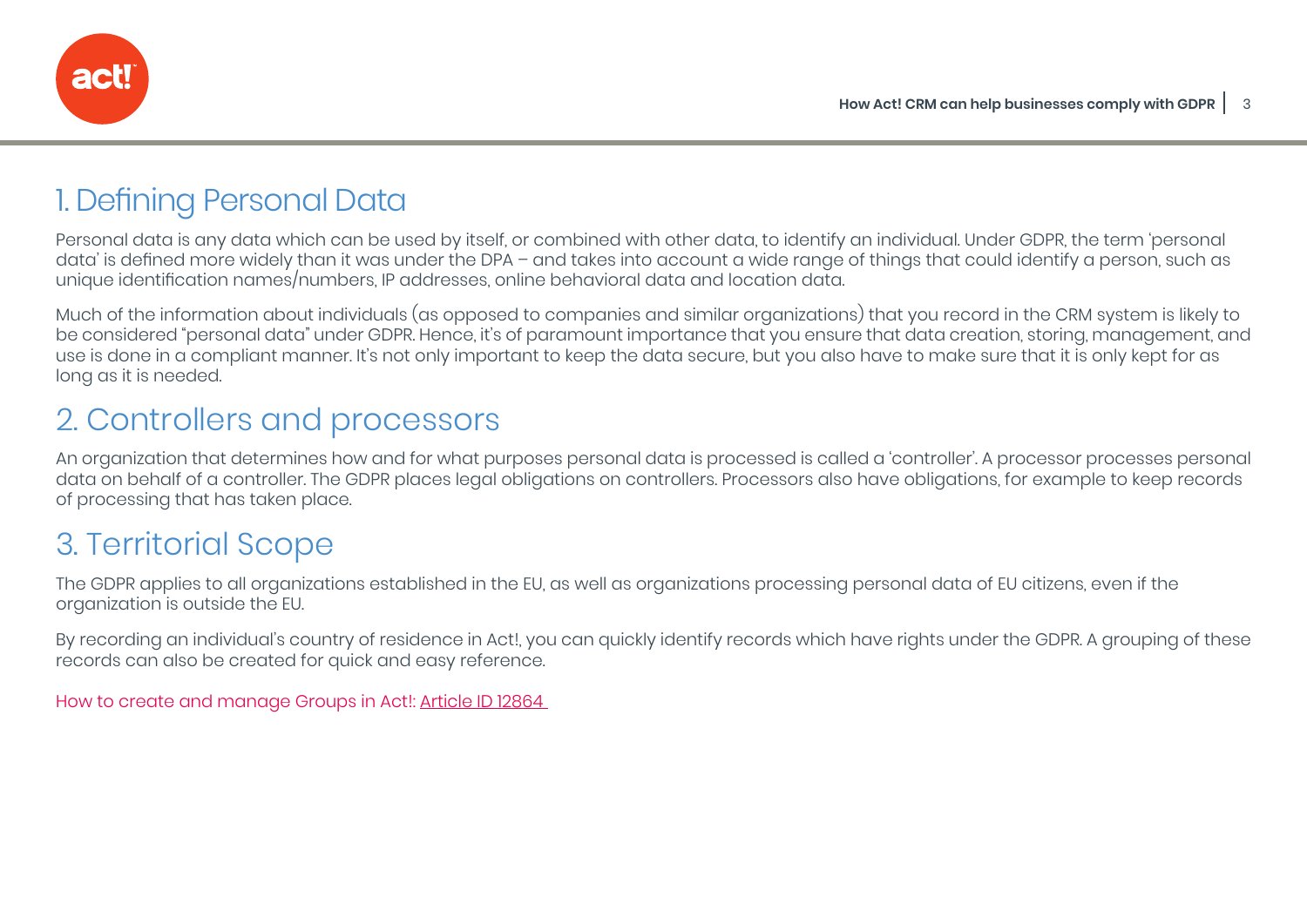

## 4. Data protection principles

Similar to the Data Protection Act, there are 6 data protection principles which govern how an individual's data can be used. Personal data must be:

1

**Used fairly, lawfully and transparently.**

 **Collected for specified purposes, and then used in a way that is compatible with those purposes.**  2

 **Used in a way that is adequate, relevant, and limited to what is necessary for the specified purposes.** 3

These first requirements are very closely related. Act! can't fully control or limit how you use personal data, but it can help you to:

 • Keep track of how users are creating, changing and using record information.

How to use the History List in Act!: Article ID 36109

 • Limit access for specific users to the records or specific fields that are relevant to their role.

Security Roles in Act!: Article ID 15284

 • Store and clearly display preferences made by individuals stored in the database around how their data is used, so that users can work with the data in respect of this. Opt-ins or opt-outs from specific communications, or interests so communications can be kept relevant. In this example recipients have the option to opt-out of campaigns sent to them via emarketing. You can view a list of opt-outs by following the steps in the article below:

How do I create a lookup of my Act! emarketing bounces or opt outs in Act! v17.2 and later?: Article ID 38139

#### **Only kept for as long as is necessary for the specified purposes.** 4

Your business must determine its own policy for what constitutes obsolete or redundant data, as well as defining processes for identifying and managing these records. Act! can help you put this into practice in a number of ways:

- Automatically recording the Create Date and Last Edit Date of each record, which can easily be searched or filtered on to determine record age and ongoing relevance.
- Create groups to automatically segment and highlight records matching your determined criteria.
- Providing Lookup functionality which allows complex record searches based on when different areas of the record were last changed.
- Allowing users to manually flag specific records for deletion or archiving using a custom field.

The following article allows you to search records for specific field values within Act!: How to perform a lookup in Act!: Article ID 26841

In addition to searching individual fields, you can also create a Lookup using AND/OR functions: How to create an Advanced Query in Act!: Article ID 26794

In addition to searching individual fields, you are able to setup Groups. You can control which Contacts are members of a Group: How to Create and Modify Contact, Company, and Group Fields in Act!: Article ID 15331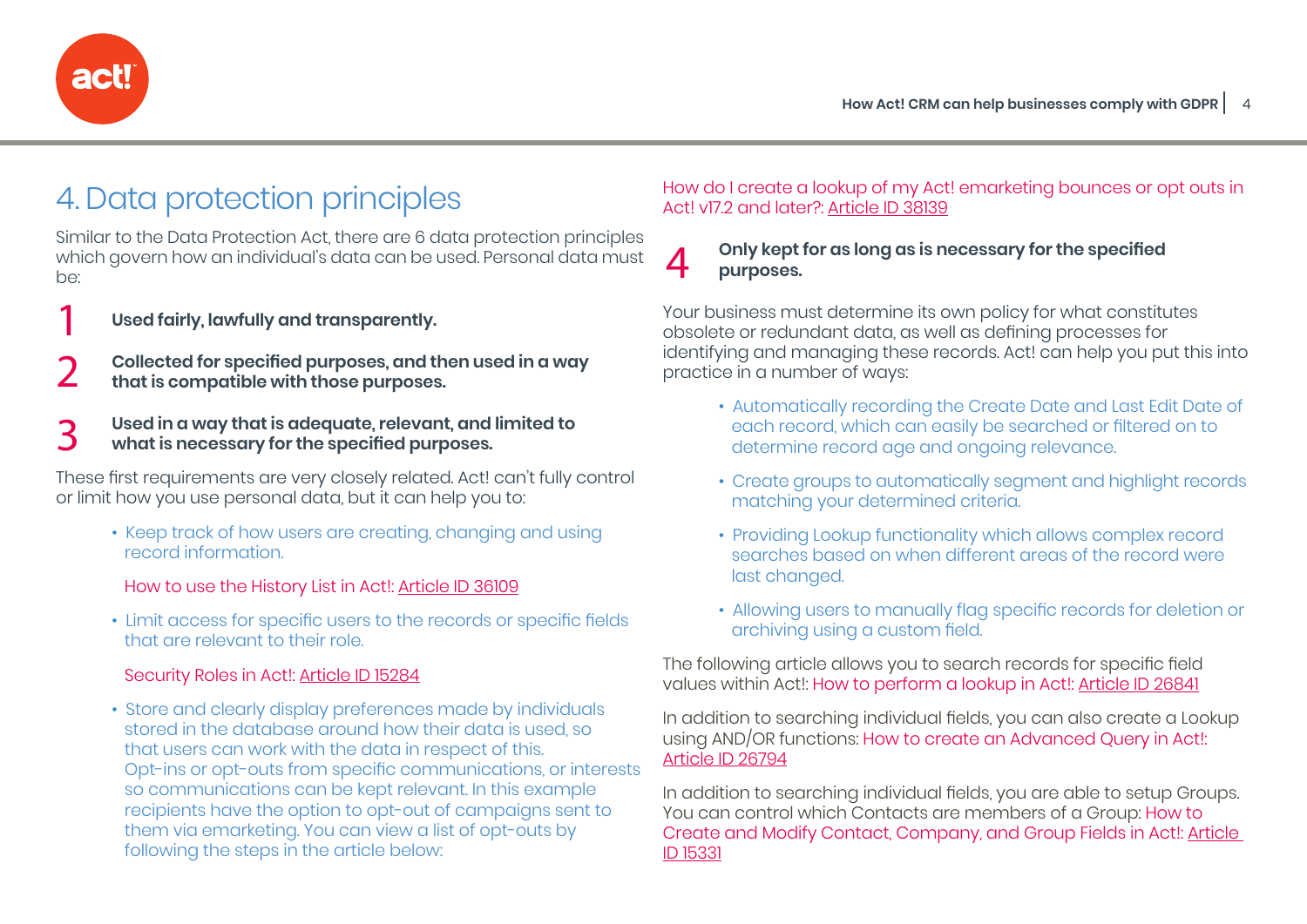

#### **Kept in a form which permits identification of data subjects, only for so long as is necessary.** 5

Create Dates and Edit Dates of records can prove when the last interactions took place. These can be used to generate Reports or Lookups which can then be used to review whether it is still necessary to keep the record. For example, users can make decisions based on the dates on which there was last an interaction with, or change to, a Contact.

You can track field changes by enabling History Tracking for specific fields within your database through the Define Fields area of Act!, allowing you to record all changes made by any user to individuals' data:

How to Create and Modify Contact, Company, and Group Fields in Act!: Article ID 15331

#### **Processed in a way that ensures the personal data is kept secure, including protection against unauthorized and unlawful processing, and against accidental loss, destruction or damage.** 6

Act! provides a wide range of features governing security and record access. The features allow you to limit access Users have to the data by adjusting their Security Level, or by applying specific permissions to a field. Users' access can be limited, meaning s/he will only have access to the data that is pertinent to them, thus reducing the risk of "unauthorized disclosure of, or access to, personal data."

#### Security Roles in Act!: Article ID 15284

**Note:** In order to set multiple Notes, History, Opportunity entries, or Contacts to Public/Private, an Offline Client is required. More information on creating an Offline Client can be found in the following article: How do I set up my Act! Premium Cloud offline client?: Article ID 37973

Act! provides a wide range of functions allowing the management of record and data access:

 • Field level security can be used to ensure that users are able to only view or change the field data which is pertinent to their role.

How to Manage Field Level Security in Act!: Article ID 19185

- Record access can be stipulated for Contact, Company, Group and Opportunity records, whereby the entire record contents are only visible to the specified user(s) or configured Team of users.
- Record entries such as notes, histories and activities can be set as Private, meaning they are only visible to the specified record manager.
- Five default user security roles offer a range of permissions to database functions, ranging from browse-only, to full administration. These roles control permissions such as exporting data, and creating, deleting or editing records.

Information on controlling User access can be found on our knowledgebase in the following articles:

#### How to Change the Public/Private Status of Multiple Notes, History, or Opportunity Entries: Article ID 19189

Review Act! user roles, and ensure the correct security roles and record access is in place for users based on the requirement of their individual roles.

How do I set Contact Access controls for users in Act!?: Article ID 15228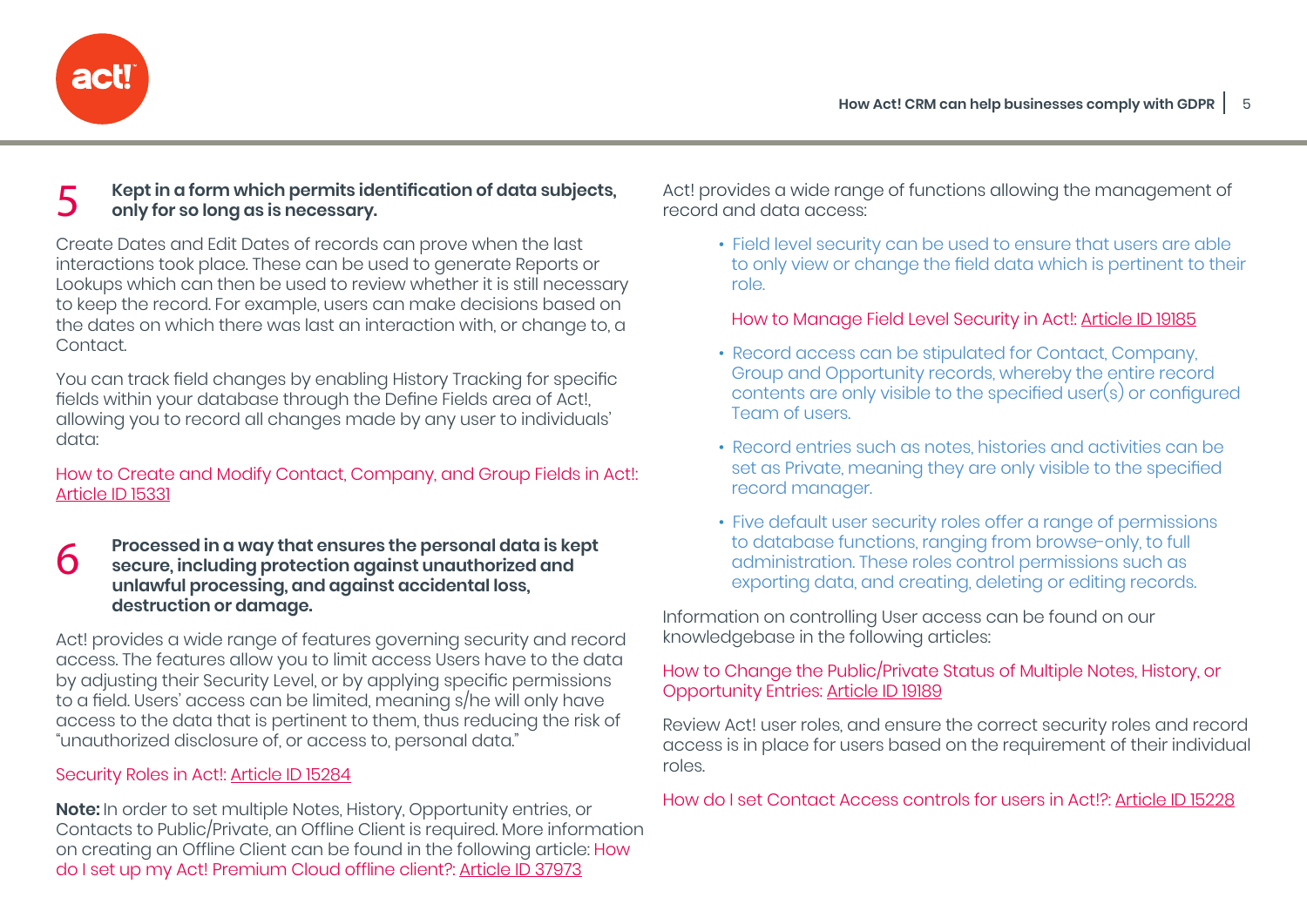

The database synchronization feature, which allows a remote database to be created, can be based on a 'sync set', where only contact records matching the specified criteria are transferred to the remote user.

How to Manage Remote Database Sync Sets in Act!: Article ID: 14072

In order to amend a 'sync set' in a Cloud version of Act!, you should submit a ticket to our Cloud team here.

A username and password can be set for each individual Act! user. Additionally, a detailed password policy can be configured in Act! governing the password length, complexity, change frequency and reuse of prior passwords.

You can manage a User through the Manage Users area of Act!; within here you can also set a password:

How to create and manage database Users in Act!: Article ID: 19474

How do I add or remove users to my Act! Premium Cloud database?: Article ID 37948

How to Manage Password Complexity Settings: Article ID 19180

Act! allows backup of data to prevent accidental loss, destruction or damage. This includes a Scheduler feature to automate backups on a specified frequency. These features should be used in conjunction with a robust backup policy.

How to back up and restore an Act! database: Article ID 19211

How to use the Act! Scheduler to automatically back up your Act! database: Article ID 19218

If you are using a Cloud version of Act!, Swiftpage backs up databases automatically every 6 hours. More information on backups can be found in the articles below:

How often do you backup my Act! Premium Cloud Database?: Article ID 39080

How do I request to have a backup of my Act! Premium Cloud database restored?: Article ID 39079

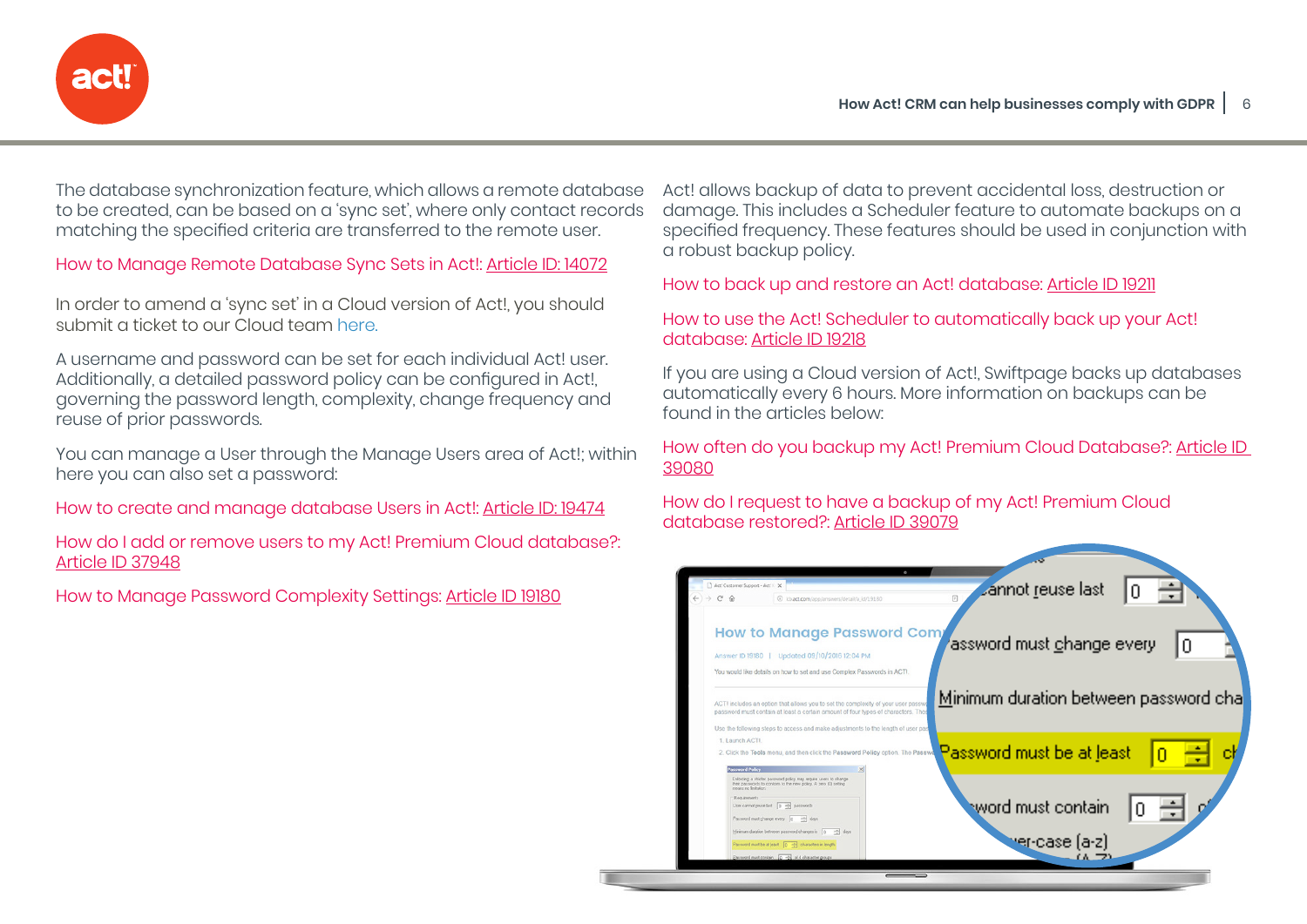

## 5. Lawful basis for processing

Organizations need a lawful basis to process data. This was very similar under the DPA, though accountability for, and transparency about using, any basis is now more important. There are six lawful bases for processing. In this document we only cover the lawful basis of consent. However, at least one of the other bases are likely to be as relevant a basis for processing, if not more so, as consent. The content on this page of the Information Commissioner's Office (ICO) website is very helpful to determine the bases on which an organization can rely.

These are:

| <b>Consent</b>           | Individuals must give this clearly and in relation to a specific process. |                                                                                                                                                                                                    |  |  |
|--------------------------|---------------------------------------------------------------------------|----------------------------------------------------------------------------------------------------------------------------------------------------------------------------------------------------|--|--|
| <b>Contract</b>          |                                                                           | Processing is necessary for a contract or to enter into one.                                                                                                                                       |  |  |
| <b>Legal obligations</b> |                                                                           | Need to process the personal data to comply with law.                                                                                                                                              |  |  |
| <b>Vital interests</b>   |                                                                           | To save someone's life.                                                                                                                                                                            |  |  |
| <b>Public task</b>       |                                                                           | This will only apply to public sector organizations.                                                                                                                                               |  |  |
| Legitimate interests     |                                                                           | The processing is necessary for your interests, or some other parties- unless there is<br>a good reason to protect the individual's personal data which is more important than<br>those interests. |  |  |
|                          |                                                                           |                                                                                                                                                                                                    |  |  |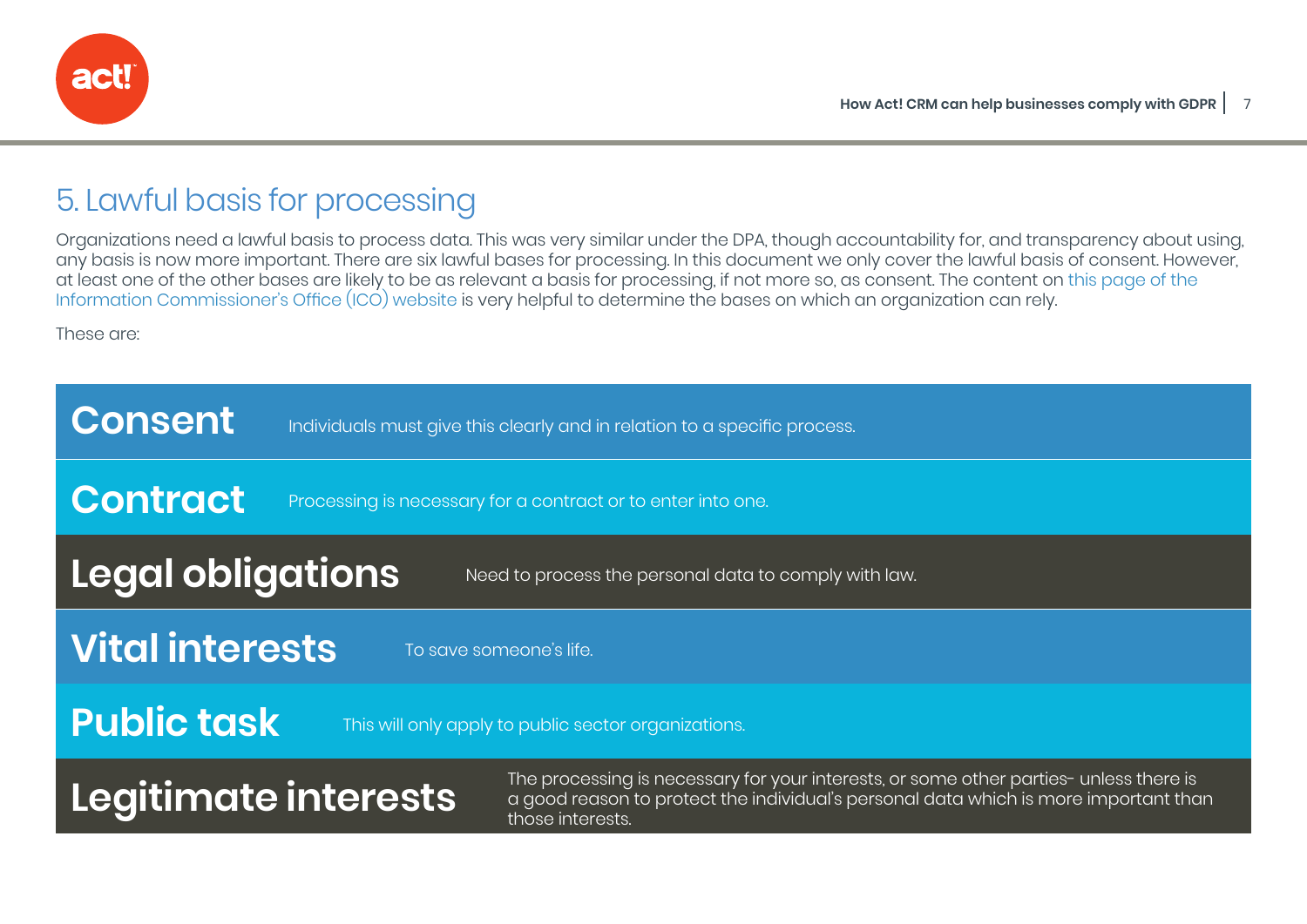## Consent

Consent is often used as a lawful basis in relation to processing for marketing purposes. It must be a freely given, specific, informed and unambiguous indication of the individual's wishes. There must be some form of clear affirmative action – or in other words, a positive opt-in – consent cannot be inferred from silence, pre-ticked boxes or inactivity. Consent must also be separate from other terms and conditions, and you will need to provide simple ways for people to withdraw consent. Consent has to be verifiable, and you need to build in methods for individuals to exercise their rights about giving consent. "You are not required to automatically refresh all existing DPA consents in preparation for the GDPR. But if you rely on individuals' consent to process their data, make sure it will meet the GDPR standard on being specific, granular, clear, prominent, opted-in, properly documented and easily withdrawn. If not, alter your consent mechanisms and seek fresh GDPR-compliant consent, or find an alternative to consent."

The section below will assist in managing consent given via Ac! emarketing opt out and opt in.

There is more information available on Consent as a lawful basis for processing in the following article from the ICO website:

https://ico.org.uk/for-organisations/guide-to-the-general-data-protection-regulation-gdpr/lawful-basis-for-processing/consent/

## 6. Individual Rights

GDPR expands on the rights an individual has over how their personal data can be used.

## 6.1 The right to be informed

Similar information as under the DPA needs to be provided when collecting individuals' data with additions. The information you supply is determined by whether or not you obtained the personal data directly from individuals and is set out in a detailed table on the ICOs web pages. Much of the information you should supply is consistent with your current obligations under the DPA, but there is some further information you are explicitly required to provide. The information you supply about the processing of personal data must be:

- concise, transparent, intelligible and easily accessible;
- written in clear and plain language, particularly if addressed to a child;
- and free of charge.

Whatever data you gather, individuals need to be kept updated. They need to know what personal information you're storing and what you're going to do with it. All communication with your clients on this subject must be straightforward and free of charge to access.

Through customization, a field can be created in Act! to record that appropriate information has been given to the individual whose details are recorded in a Contact record. For example a Date Box or Yes/ No field (check/tick box) could be created to note that appropriate information has been given, and when.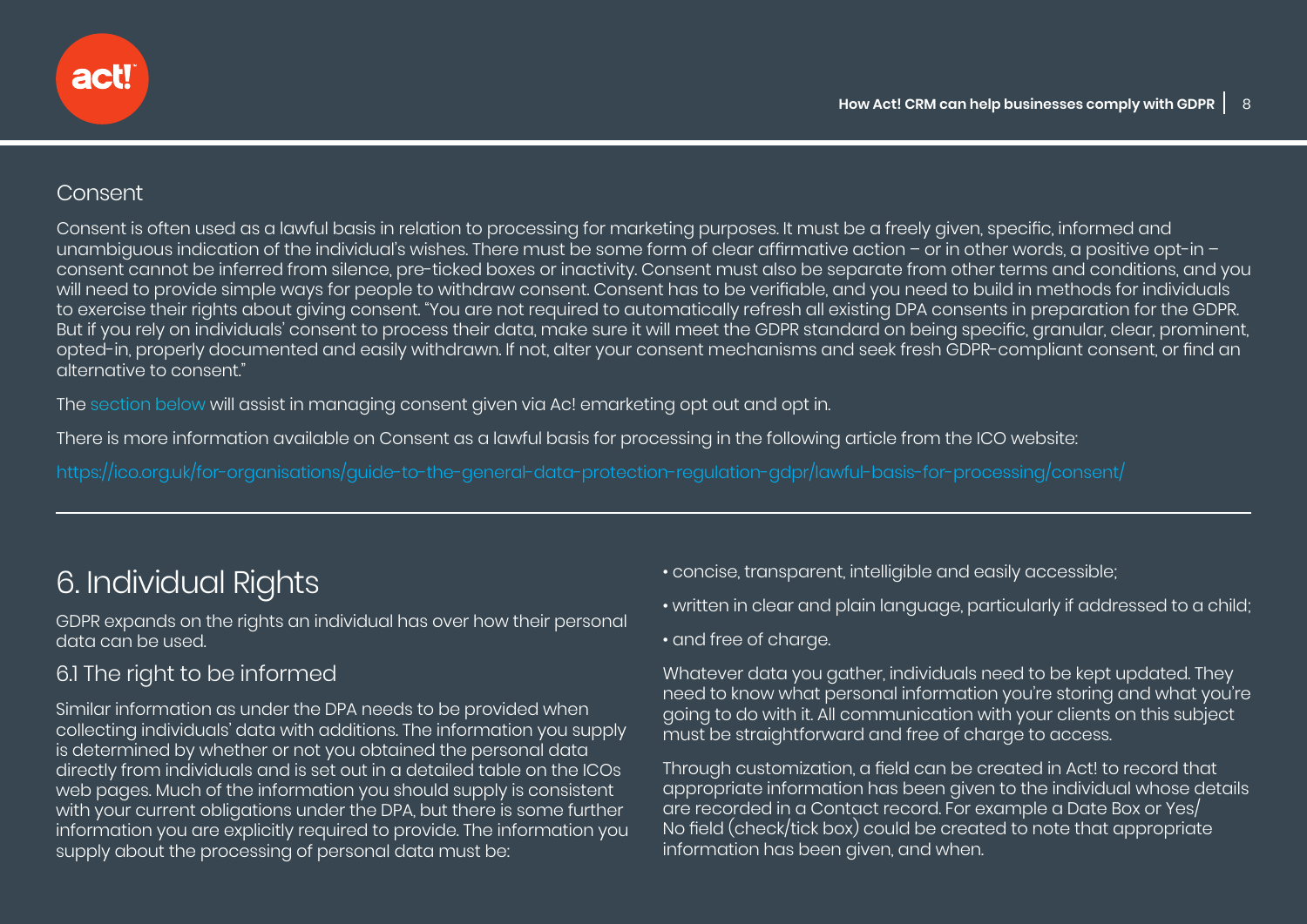

Article ID 15331

When you have created a field you will receive a prompt asking if you would like to add the field to your layout. There is further information on using the Layout Designer in the article below:

#### Designing Layouts in Act!: Article ID: 15332

act!

If a customer has a web site, an Act! Web Form could added which provides a 'double opt in' process to the individual filling in the form prior to storing that individual's record as a Contact in Act!. The fact that this has been submitted by the individual can be reported on through Act! emarketing for auditing purposes.

#### How to use the Web forms feature (formerly known as Lead Capture) in Act!: Article ID 37906

Users of Act! should consider implementing a process which governs the provision of information to individuals who fill in forms, and recording when and how that information was given.

### 6.2 The right of access

This is similar to the position under the DPA, but information must now be provided free of charge, unless the request is 'manifestly unfounded or excessive', when a reasonable fee can be charged. In summary, information must be provided without delay and within one month of receipt. There is an obligation to verify the identity of the individual making the request using "reasonable means". Requests made in electronic format should be provided in a commonly used format. There is a best practice recommendation that, "where possible, organizations should be able to provide remote access to

a secure self-service system which would provide the individual with direct access to his or her information (Recital 63). This will not be appropriate for all organizations, but there are some sectors where this may work well."

Act! provides a detailed Contact Report which can be run against an individual Contact to provide a full account of the information stored about them.

#### How to run and manage reports in Act!: Article ID 14022

Data held within Contact fields can also be exported to a number of file formats (including .csv) for easy sharing with a customer.

How to Export Your Contact, Company, or Group Data from Act! to a Text or Comma Delimited File: Article ID 13882

### 6.3 The right to rectification

Individuals are entitled to have personal data rectified if it is inaccurate or incomplete. This must be done within a month with the possibility for an extension if the request is complex. If no action is being taken, that must be explained to the individual, along with their rights to complain. Third parties to which data have been passed must also rectify the data.

Act! enables a record to be made of the request to rectify, for example as a History. The create date of the History will be stored. Follow ups to the request can be recorded as an additional History or Activity for a specified User.

Act! can be used to record where information has been shared with a third-party to facilitate contacting them should this be erased.

A process should be put in setting out the steps an employee must take when s/he receives a request for rectification.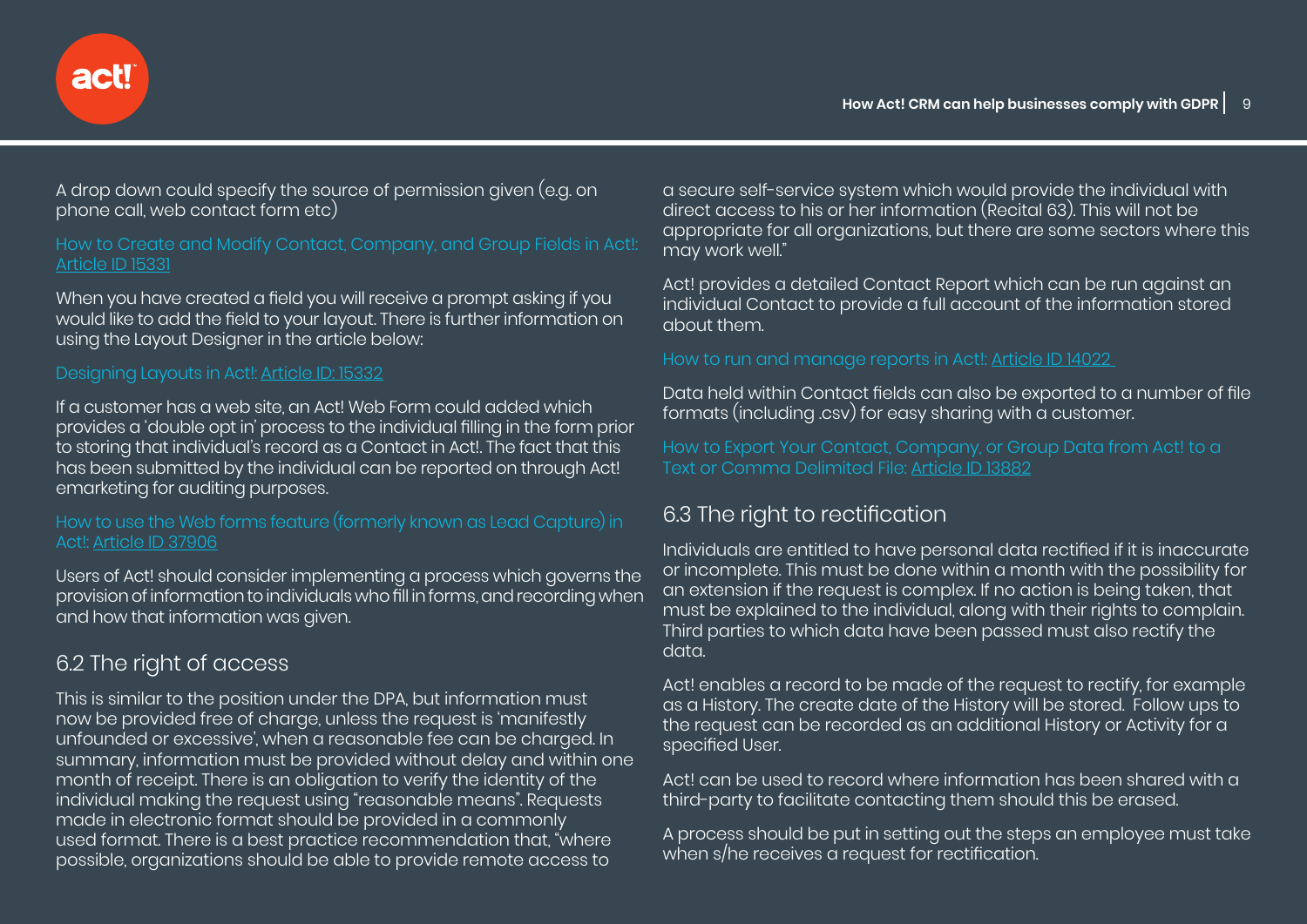

### 6.4 The right to erasure

Also known as the right to be forgotten. This right is to enable an individual to request the deletion or removal of personal data where there is no compelling reason for its continued processing. Individuals have a right to have personal data erased and to prevent processing in specific circumstances given in the GDPR. Third parties to which data has been passed must also be informed.

Act! allows the deletion of Contact records, which will in turn delete all entries and data associated with the record (unless these are associated with other remaining contacts). The deletion is recorded in History of the Act! user who performed the deletion, noting the date, time, and contact name.

Act! can be used to record where information has been shared with a third-party to facilitate contacting them should this be erased.

A process should be put in place around any information passed to third-parties.

How to manually create Histories in Act!: Article ID 38835

### 6.5 The right to restrict processing

Like with the DPA, individuals have a right to block processing of personal data. When processing is restricted, you are permitted to store the personal data, but not further process it. You can retain just enough information about the individual to ensure that the restriction is respected in future.

A custom field can be used to track the customer's preference on no processing. This would need to be manually adhered to by users of Act!.

How to Create and Modify Contact, Company, and Group Fields in Act!: Article ID 15331

As an additional precaution, contact details such as telephone numbers and email addresses can be moved out of the default fields to prevent accidental contact or inclusion in an email campaign for example. You may wish to move the data to other custom fields that will not be read by Act! to prevent accidental inclusion.

How do I use the Replace, Swap, and Copy options in Act!?: Article ID 38137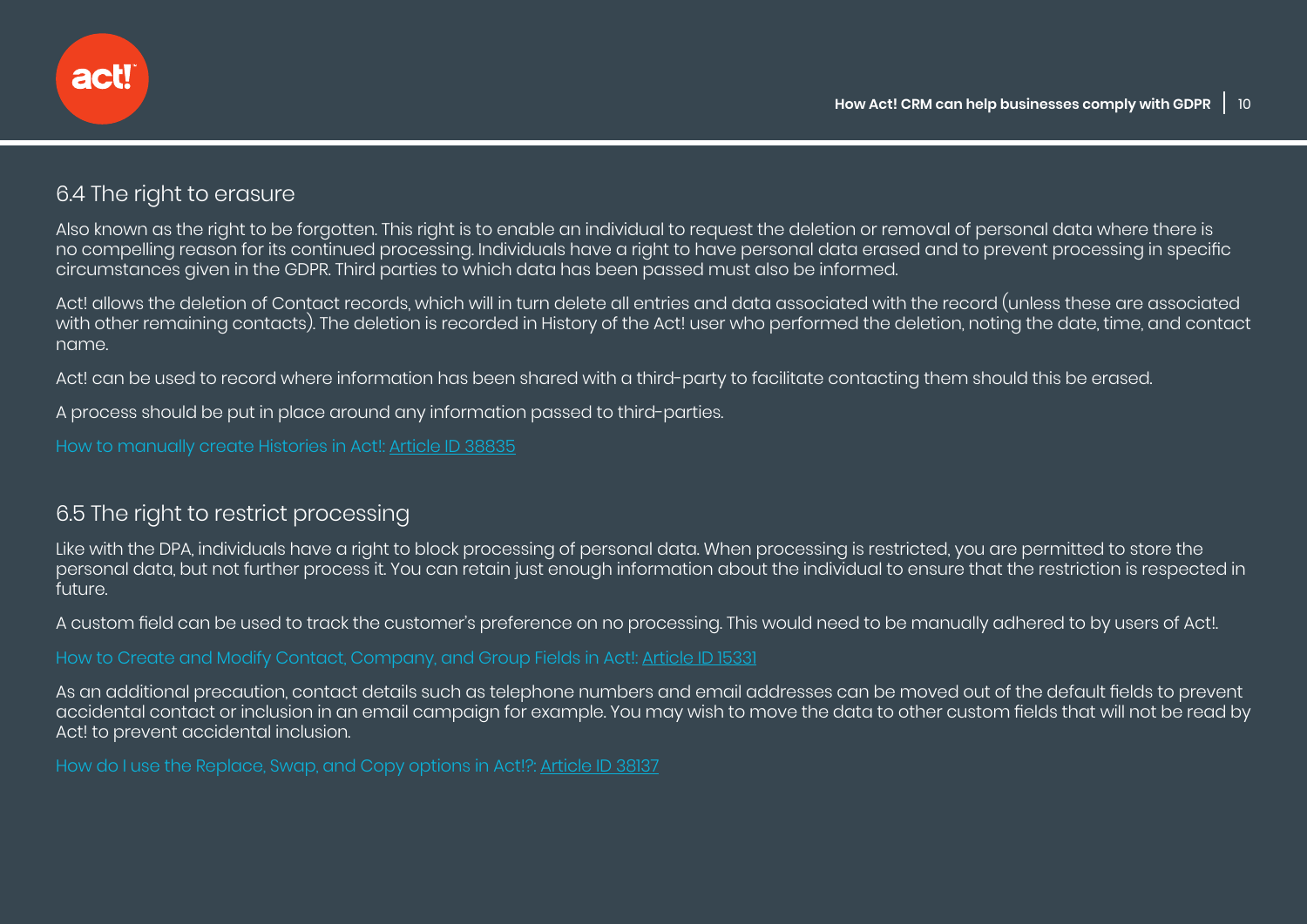

## 6.6 The right to data portability

Individuals may obtain and reuse their personal data for their own purposes across different services. The processor has to respond within a month. They should be able to move copy or transfer data from one IT service to another, securely and without hindrance. The personal data must be provided in an open format that is structured, commonly used and machine readable. You may have to transmit the data to another organization if that is technically feasible. You shouldn't prejudice the rights of others, e.g. by disclosing third party data.

### 6.7 The right to object

From the perspective of using Act!, the relevant rights based on which individuals may object are:

- Processing based on legitimate interests (including profiling)
- Direct marketing (including profiling).

If a processor processes personal data for the performance of a legal task or the organization's own personal interests, an individual can object based on 'grounds relating to his or her particular situation'. The organization must stop unless there is compelling legitimate grounds for the processing which override the rights of the individual, or the processing is for exercising legal claims.

Individuals must be informed of their right to object at the point of first communication and in the privacy notice. As now, this notice must be brought explicitly to the attention of the data subject and be presented clearly and separately from any other information.

If the processing activities are carried out online, there must be a way for individuals to object online.

As this is an important area we suggest you read the ICO guidance in full, see this link: https://ico.org.uk/for-organisations/guide-to-thegeneral-data-protection-regulation-gdpr/individual-rights/right-to-object/

Within Act! emarketing and Swiftpage emarketing, recipients have the ability to opt-out in the footer of the email they receive as part of your campaign. The impact of this is explained in this article.

email from my database?: Article ID: 38681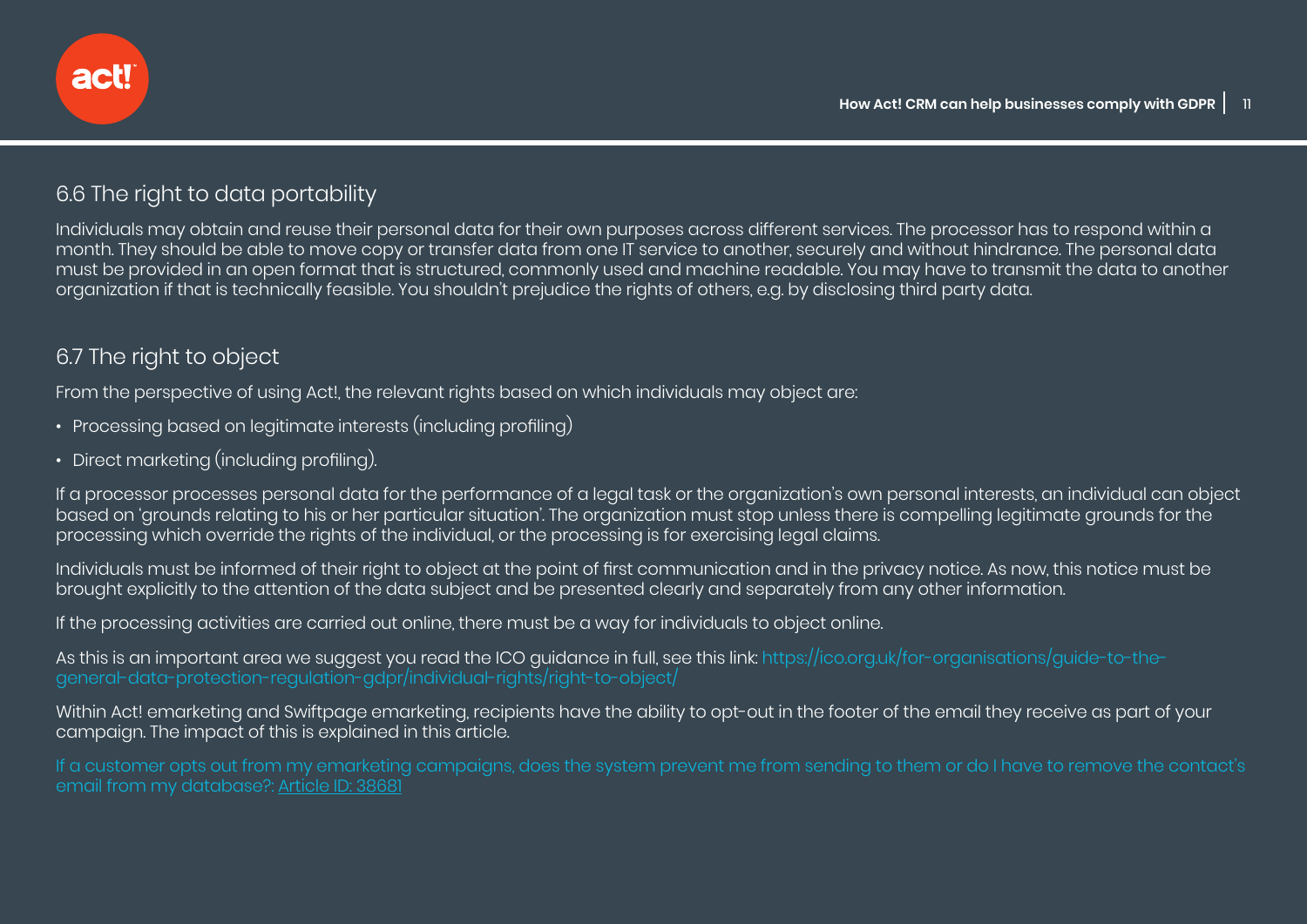

If you are using Act! emarketing you can track recipients who have opted-out of your campaigns by following the steps in the article below: How do I create a lookup of my Act! emarketing bounces or opt outs in Act! v17.2 and later?: Article ID 38139

If you are using Swiftpage emarketing you can view your opt-outs by following the steps in the article below:

How to access your Swiftpage emarketing opt-out list: Article ID 28591

#### **Can recipients opt back in to my campaigns?**

Should your recipient opt-out in error, or wish to receive your emails again, they can opt back in to your campaigns. You should follow the process detailed in the article below to remove an opt-out:

How can I remove bounced/opt-out emails from my Act! database?: Article ID 37150

#### **How do I import an existing opt-out list into Act!/Swiftpage emarketing?**

If you have previously used another emarketing service or have kept a manual list of your opt-outs you can provide them to us in CSV format by contacting Technical Support and we can add them to your account. We will confirm once the opt-outs have been added to your account. You can find out how to contact us in the following articles – use the one for your region.

Where can I find contact information and business hours for United Kingdom customer service and support?: Article ID: 38273

Where can I find contact information and business hours for North American customer service and support?: Article ID: 36696

Although the above will assist you managing opt-outs via emarketing, Act! can also be used to allow you to track opt-outs for other methods of contact such as SMS or postal mail. You are able to track this via custom fields in Act!. There are details on creating custom fields and adding them to your layout in the two articles below.

How to Create and Modify Contact, Company, and Group Fields in Act!: Article ID 15331

Designing Layouts in Act!: Article ID: 15332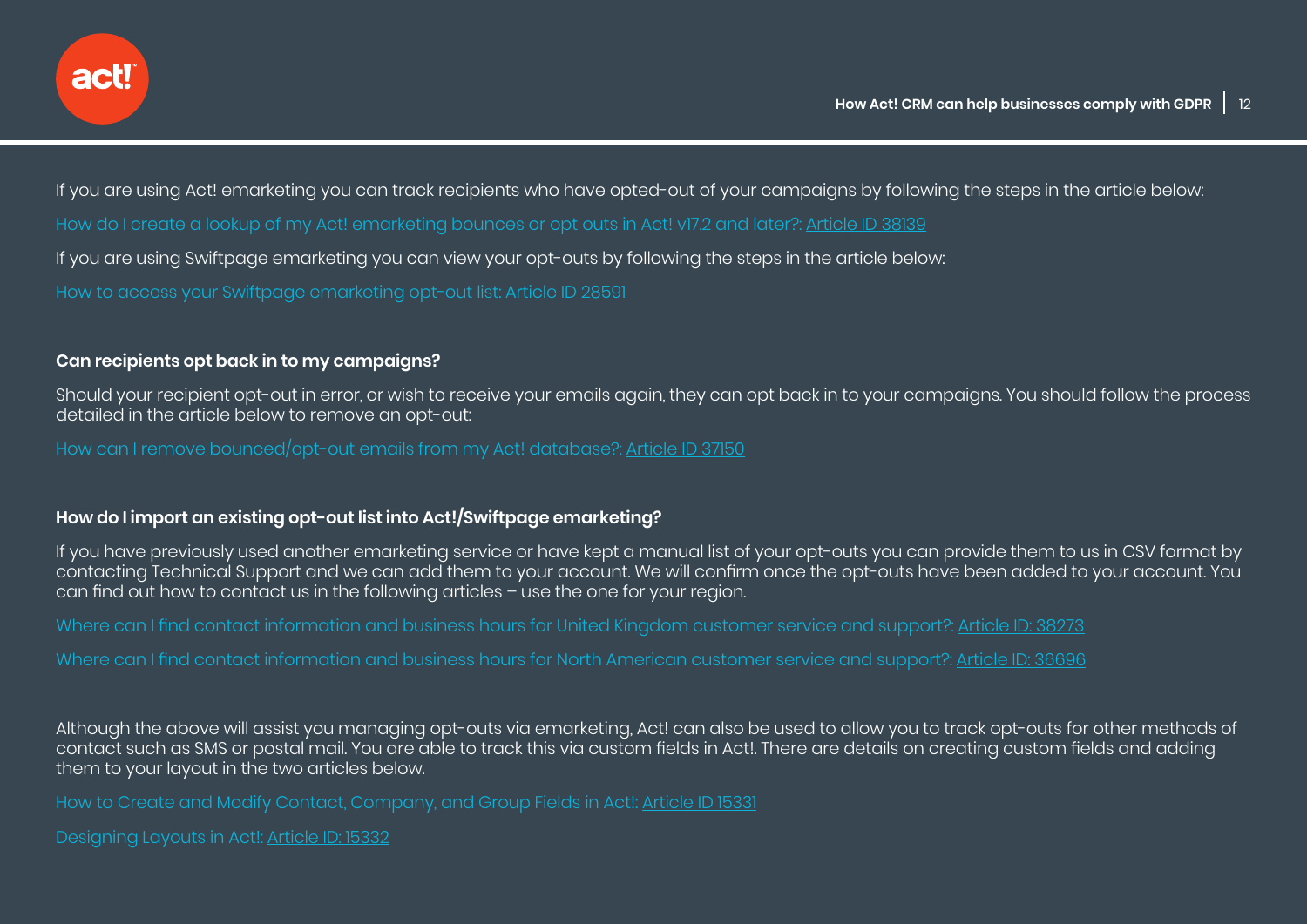

## 6.8 Managing Opt-Outs and Opt-Ins

Although recipients of emarketing campaigns can unsubscribe and be excluded from your future campaigns you may have to adapt your database to avoid accidental inclusion in a Mail Merge. The workaround for this is to create an additional email field, when sending a Mail Merge or an emarketing campaign Act! will check the default email field. An example of when this may be used is if a customer opts-out of your marketing communication but you need to keep the customers email address to send them invoices. The custom field can be used to store the customers email address using the functionality within Act! as explained in the following article:

#### How do I use the Replace, Swap, and Copy options in Act!?: Article ID: 38137

If you use the above method you may wish to start this process by accessing your emarketing opt-outs. You can access your emarketing opt-outs using one of the two methods in the article below dependent on if you are using Act! or Swiftpage emarketing:

#### **How do I create a lookup of my Act! emarketing bounces or optouts in Act! v17.2 and later?**

#### How to access your Swiftpage emarketing opt-out list: Article ID 28591

There is more information available on Consent in the following article from the ICO website:

protection-regulation-gdpr/lawful-basis-for-processing/consent/

### 6.9 Rights in relation to automated decision making and profiling

The GDPR gives individuals rights when they are the subject of automated decision making and automated profiling. (The ICO describes profiling as "automated processing of personal data to evaluate certain things about an individual".) These rights are stronger when automated decision making and profiling has a legal or similarly significant effect on an individual. As this is a relatively complex area and can involve relatively sophisticated technology, please read the detailed information available on the ICO website, here.

Act! administrators should ensure that their business and legal advisers understand that it is possible for automated decision making and profiling to be carried out through the use of Act!. Appropriate notices should be included in privacy notices. Relevant processes should be considered, for example to stop making automated decision making and profiling of an individual in the required circumstances, to enable Act! users to provide customers with their data which is being used for automated decision making and profiling, and to flag contacts who fall into the 'vulnerable group' category under GDPR.

The area of Act! that relates to automated decision making is Smart Tasks. It is your responsibility to ensure the steps of Smart Tasks are reviewed regularly to avoid a potential breach of GDPR. An example of this would be setting up a Smart Task to run on Conditions. A customer who has opted-out of your emails could be sent an automated email as part of your Smart Task steps if the information within their Contact record is not up to date.

There are several Smart Task examples available in Act! (though by default these do not run automatically). You can find more information regarding them in the articles below:

What are Smart Tasks in Act!?: Article ID: 37910 How to Create and Manage Smart Tasks in Act!: Answer ID: 26944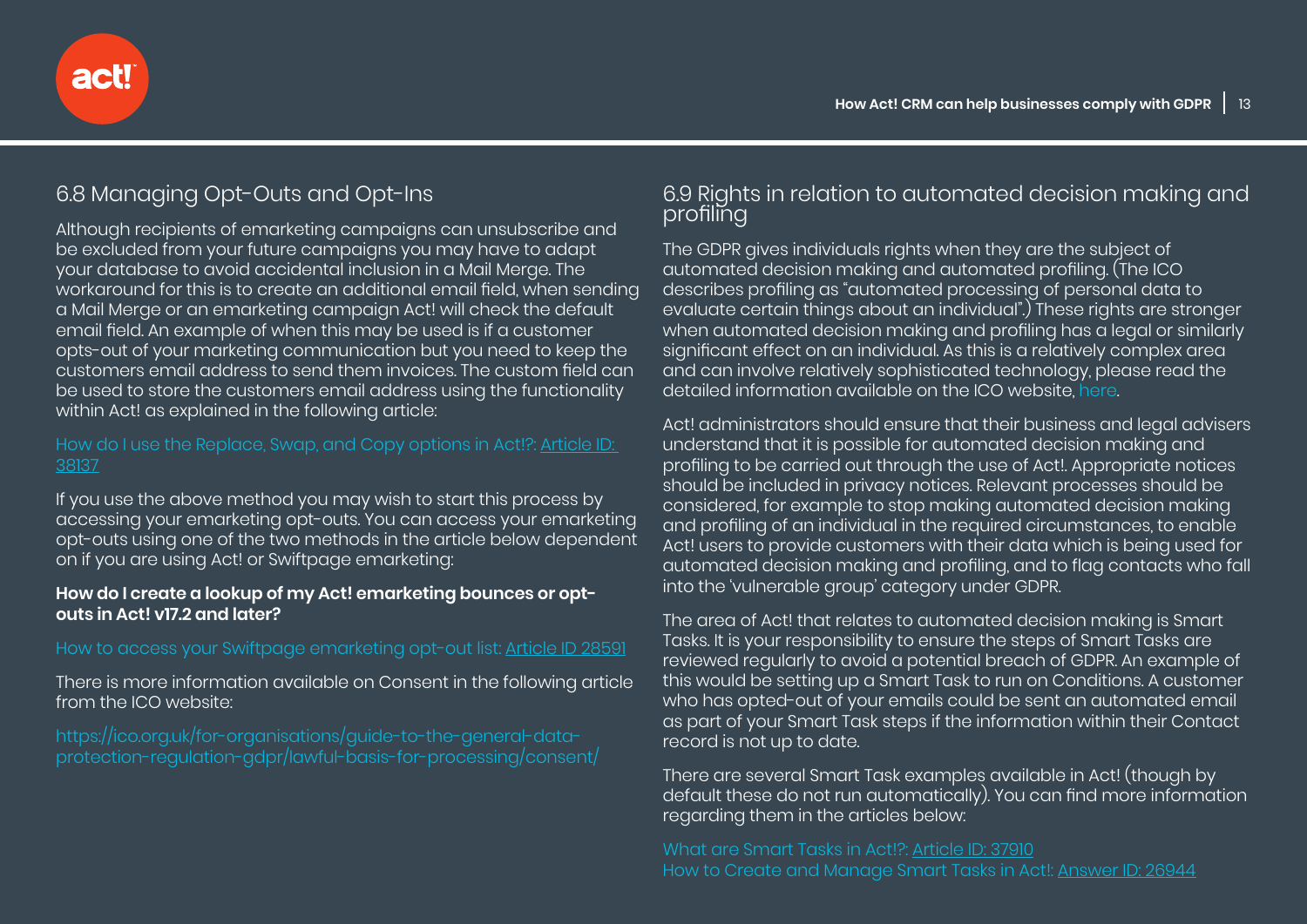

## 7. Accountability and governance

GDPR requires that organizations put into place comprehensive but proportionate governance measures. The ICO says that to demonstrate compliance an organization must:

• implement appropriate technical and organizational measures that ensure and demonstrate that you comply. This may include internal data protection policies such as staff training, internal audits of processing activities, and reviews of internal HR policies;

- maintain relevant documentation on processing activities;
- where appropriate, appoint a data protection officer;
- use data protection impact assessments where appropriate:

• implement measures that meet the principles of data protection by design and data protection by default. Measures could include:

- data minimisation;
- pseudonymisation;
- transparency;
- allowing individuals to monitor processing; and
- creating and improving security features on an ongoing basis.

Organizations can also adhere to approved codes of conduct and/or certification schemes.

### Documentation

As part of GDPR, you may be required to produce evidence of your compliance. This can be helped by documenting decisions you have made about using someone's data. Find out more information here.

Act! has a number of features which can help you to record decisions made about the use of personal data:

- Tracking the source of a record within a field
- Attaching supporting documents to a record, such as email correspondence, scanned documents and call recordings.

#### How to attach a document to a Contact, Group, Company, or Opportunity in Act!: Article ID 17526

• Time stamped note and history data can be recorded against an individual, recording an interaction with them, or marking an internal process which has been followed.

#### How to use the History List in Act!: Article ID 36109

• Configuring fields to automatically record a history entry when their contents are changed, providing traceability of record changes.

#### How to Create and Modify Contact, Company, and Group Fields in Act!: Article ID 15331

Act! can help with documenting compliance by providing the ability to store evidence of compliant processing activity. For example a history entry could made by the user, or a file could be stored on the Documents tab, e.g. an archive html page of the appropriate data collection form. This would require user training about compliance requirements and how those requirements affect the use of Act!.

In addition, a user could store internal documentation e.g. Standard Operating Procedures in Act! either as attachments to contact records, or as new menu short cuts for example to individual documents stored externally to Act!.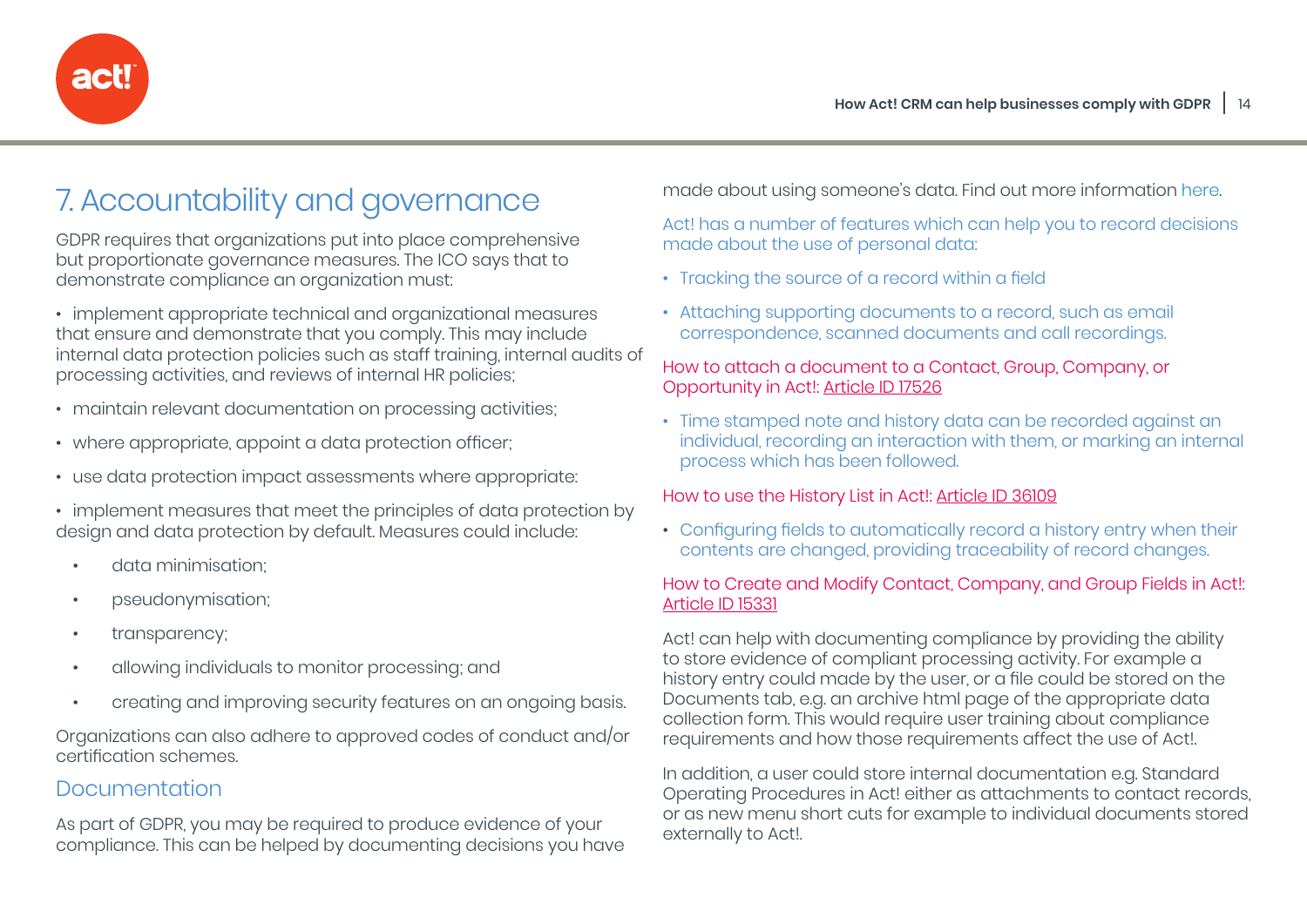

The following article explains how to create History and also attach a relevant document/file:

#### How to manually create Histories in Act!: Article ID 38835

Organizations with less than 250 employees must keep records about higher risk processing activities such as processing data which could: result in a risk to rights and freedoms of individuals; or special categories of data; or relating to criminal offences.

Guidelines are available for organizations who need to keep such records and the ICO has indicated that exemptions may be put in place for SMBs. As mentioned above in relation to compliance, Act! may be used to help as a document store in appropriate circumstances.

## Data protection by design and default

There is a general obligation on processors to implement technical and organizational measures to show they have considered and integrated data protection into their data processing activities and processes.

Privacy by design "is an approach to projects that promotes privacy and data protection compliance from the start... The ICO encourages organizations to ensure that privacy and data protection is a key consideration in the early stages of any project, and then throughout its lifecycle. For example when:

- building new IT systems for storing or accessing personal data;
- developing legislation, policy or strategies that have privacy implications;
- embarking on a data sharing initiative; or
- using data for new purposes."

A Data Protection Impact Assessment should be carried out when considering the use of new technology. The Information Commissioner has a Code of Practice explaining how to use Impact Assessments. Carrying out one should "reduce the risks of harm to individuals through the misuse of their personal information. It can also help you to design more efficient and effective processes for handling personal data."

In this scenario, Act! is most likely to be useful as a document repository. For example if "Projects" have been created as an entity using the Custom Tables Manager in Act! Premium Plus, the written Impact Assessment on each project can be stored along with other documentation, like a relevant business case or project initiation document.

#### What are Custom Tables in Act! Premium Plus?: Article ID: 38976

For more information see: https://ico.org.uk/for-organisations/guideto-data-protection/privacy-by-design/

## Codes of conduct and certification schemes

The ICO has a separate section on codes of conduct and certification which gives guidelines on how these may be used by organizations to demonstrate they comply with various elements of the GDPR.

It should be noted that these codes of conduct and certifications need to be endorsed by the UK ICO (if an organization has determined the ICO is their relevant supervisory authority). At the time of writing (April 2018) we are not aware of the ICO's approval of any code of conduct or certification which would be relevant to the use of Act!

For more details, the relevant section of the ICO's site is here.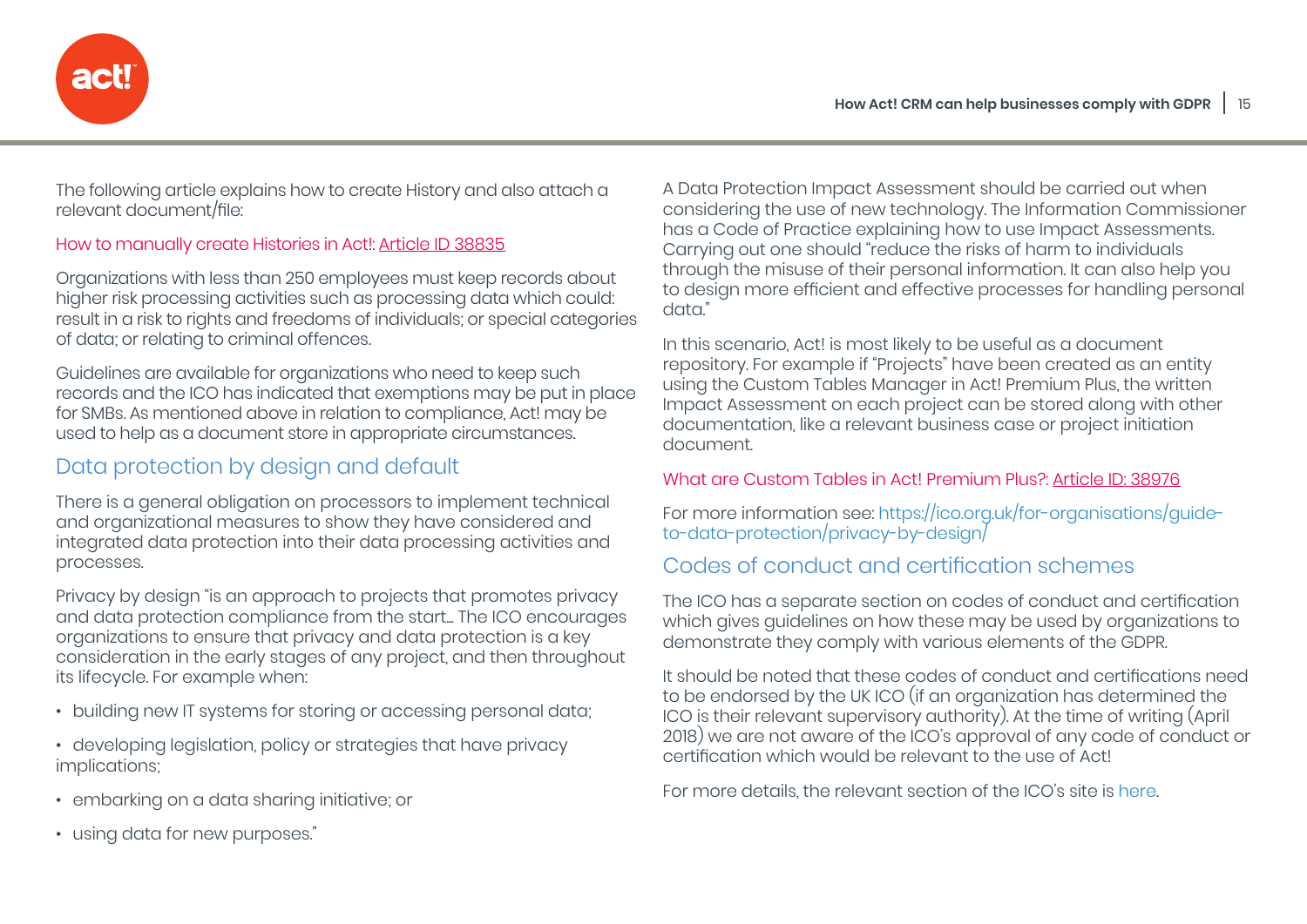

Each organization must implement compliance processes, for example documenting compliance and carrying out Impact Assessments. They should also adopt relevant procedures to put in place the measures, to meet the principles of data protection by design and default. Organizations should consult the ICO's website for more information and work with consultants as appropriate to ensure they put in place and maintain the appropriate governance measures.

**The following information is provided for information and completeness only. For all the following aspects of GDPR compliance, Act! is most likely to be useful for storing documentation which helps demonstrate compliance with the GDPR, though the section at the end includes information about how Act! can help with processing data relating to children.** 

## 8. Appointing a Data Protection Officer

This is required in certain circumstances. Regardless of whether an organization is obliged to appoint a Data Protection Officer (DPO), s/he must have sufficient skills and resource to comply with GDPR and other relevant privacy obligations. The DPO's minimum required tasks are defined.

## 9. Security of personal data

Personal data must be processed securely by taking appropriate technical and organizational measures. You should do a proportionate risk analysis and put in place relevant organizational policies and take appropriate technical and physical measures. Anonymisation and encryption should be considered. Systems and services must keep personal data confidential and secure and maintain its integrity. Back-ups should be made to enable lost data to be restored. Whatever measures are put in place should be tested and any necessary improvements made. More information is available on the ICO's website at this link.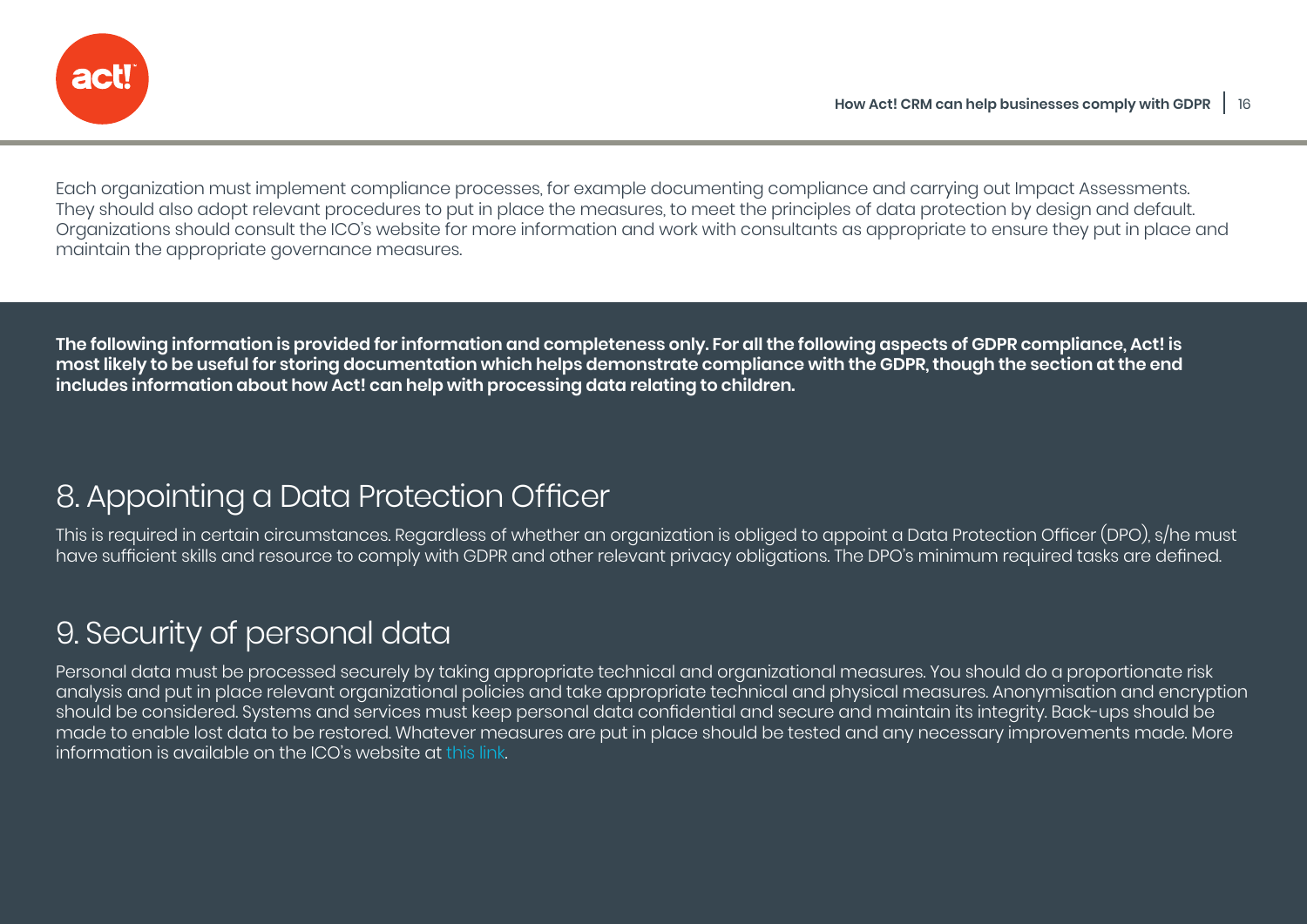

## Transfer of data outside the EU

Personal data can only be transferred when specified conditions are met.

There are a number of schemes that have been put in place by regulatory bodies, following decisions of the European Commission.

There are exceptions to the general prohibition for certain specific circumstances – when the transfer is:

- made with the individual's informed consent;
- necessary for the performance of a contract between the individual and the organization or for pre-contractual steps taken at the individual's request;
- necessary for the performance of a contract, made in the interests of the individual, between the controller and another person;
- necessary for important reasons of public interest;
- necessary for the establishment, exercise or defence of legal claims;
- necessary to protect the vital interests of the data subject or other persons, where the data subject is physically or legally incapable of giving consent; or

• made from a register which under UK or EU law is intended to provide information to the public (and which is open to consultation by either the public in general or those able to show a legitimate interest in inspecting the register).

## Breach notification

Data processing organizations have an obligation to notify the relevant supervisory organization of breaches if it is likely to result in a risk to the rights and freedoms of individuals – a breach which if nothing is done will have a significant detrimental impact on individuals. If, for example, it could result in discrimination, damage to reputation, financial loss, loss of confidentiality or other significant economic or social disadvantage. Individuals affected must also be notified when that risk is high.

Notification must be made to supervising authorities within 72 hours, and if necessary, to individuals without undue delay. Failing to do so can result in a significant fine, up to \$12M or 2% global turnover.

You should take steps to educate staff about the notification requirements and put in place relevant measure to identify internal breaches, investigate them and report on them.

### Application of GDPR to Children

If your company offers its products or services to children then you might need to get the consent of their parents or guardians before collecting or processing any of their data. Under GDPR, only a person aged 13 or over can give their own consent. More information about this can be obtained from the relevant page of the ICO website.

Using Act! CRM you can store the age against every new contact and then perform a lookup to identify children for whom you have a record. You can then take appropriate steps to process those children's information in line with GDPR requirements.

**Note:** This document contains public sector information available on the Information Commissioner Office's website available at https://ico.org.uk/fororganisations/guide-to-the-general-data-protection-regulation-gdpr/. This document is licensed under the Open Government Licence v3.0. licensed in accordance with these terms: http://www.nationalarchives.gov.uk/doc/open-government-licence/version/3/